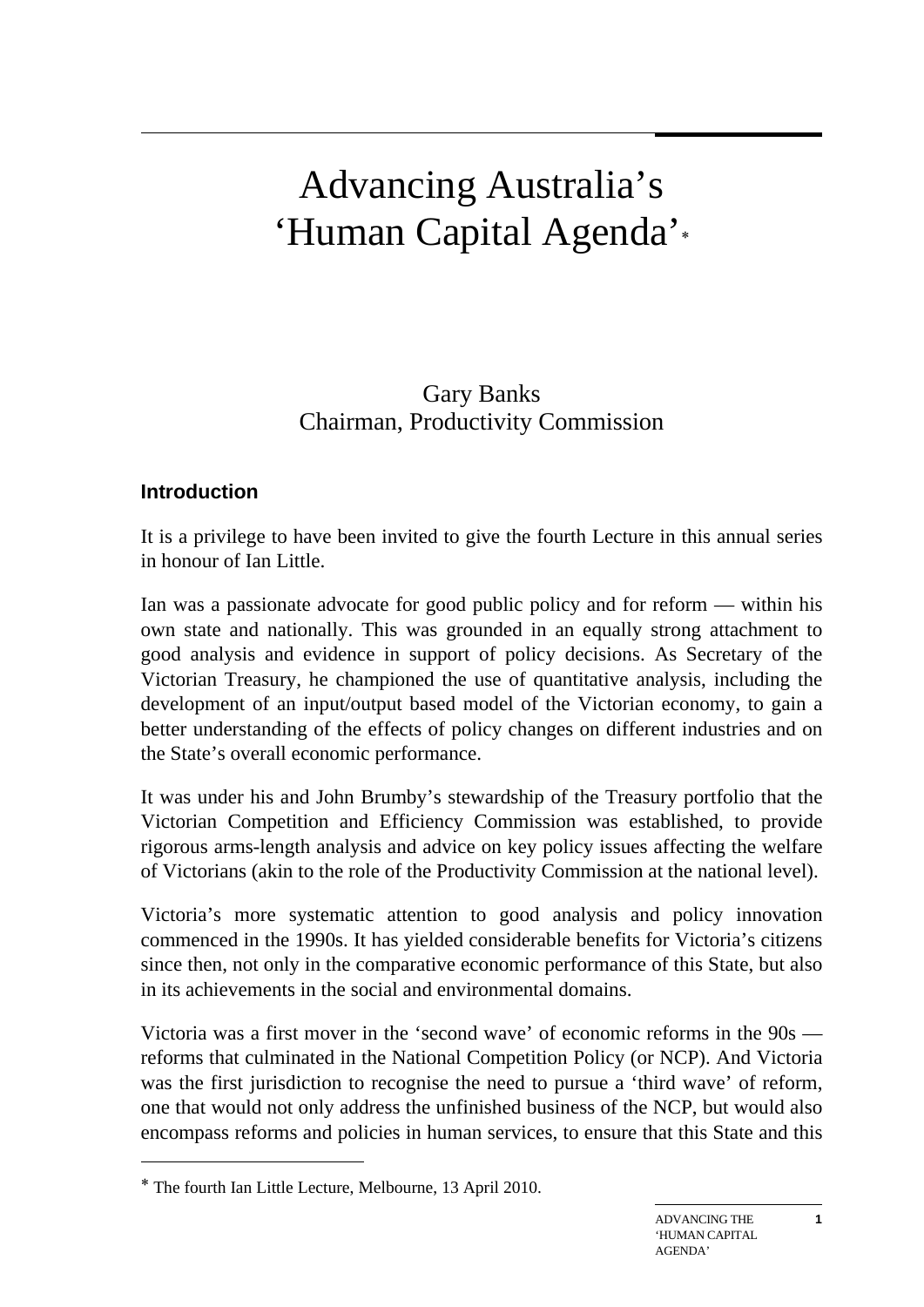country could get the best out of its most important resource — its people — or, to use the economic jargon, to 'develop its human capital'.

As you know, the Victorian Government pushed for a new National Reform Agenda (NRA) to this end back in 2005. As Ken Henry reminded us in his 2008 Lecture, Ian Little was instrumental in this, in close collaboration with Terry Moran and Victoria's political leaders.

Victoria bolstered its case for a national reform agenda focussed on 'human capital' by modelling the potential economic benefits on offer. Facing some resistance at Commonwealth level, it supported an equivalent COAG-sponsored assessment by the Productivity Commission, to affirm that its (large) projected numbers were neither fanciful nor based merely on fiscal self-interest.

In May 2006, shortly before his death, Ian was the dinner guest speaker at a Commission executive 'retreat'. I recall clearly that he urged us to be ambitious in grappling with this complex modelling task and its many unknowns — because he felt keenly the importance of such analysis to the degree of ambition that would ultimately be embodied in the reform agenda itself.

Sadly, Ian was not to see the culmination of this and other work in the final COAG reform program that took concrete shape from early 2008. Nevertheless, that program remains partly his legacy, and something for which Victorians and indeed Australians should feel a debt of gratitude.

My topic for this Lecture was therefore a natural choice, focussed as it is on advancing key strands of the new reform agenda that Ian held dear. It also returns me to the theme of a speech I gave here in Melbourne to the Victorian branch of the Economic Society in September 1998, shortly after I was appointed Chairman of the Productivity Commission. Further, it seems a good time to take stock of developments, given that much has taken place in a short time, and in light of the budgetary constraints now facing further reform in the wake of the global financial crisis.

# **What is 'human capital' and why is it important?**

When preparing that presentation to the Economic Society in Victoria over a decade ago, I was conscious that while 'human capital' may have been part of the economist's vocabulary (at least since Becker), it was not part of anyone else's. That has changed. Although 'every pet shop galah' may not be calling it out (to borrow Paul Keating's evocative phrase from an earlier reform era), the term has clearly entered the political lexicon and even the public debate.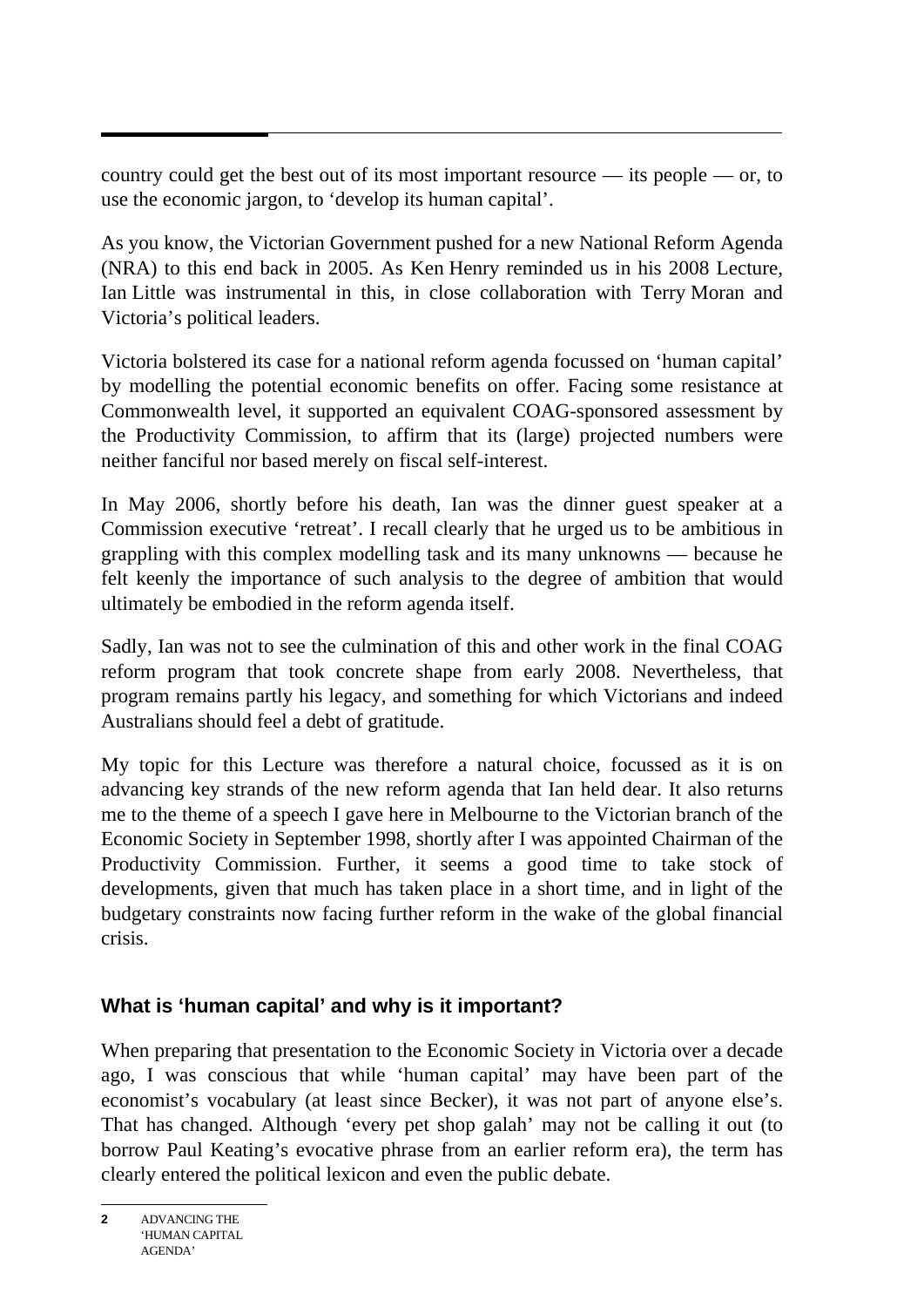At its core, the concept itself is actually a pretty simple one, relating to the bundle of attributes that determine how productive people are in their workplaces and in society. Some of these are innate and some acquired, with the former (aptitudes) influencing the latter.

The accumulation of human capital, like physical capital, requires investment of both resources and time, to add to the existing stock and fend off depreciation. It occurs from an early age and continues over a lifetime. Some of it happens naturally as a consequence of everyday experience and observation. But key drivers are structured or institutionalised environments for formal learning — 'education and training' — and maintaining wellbeing — the health system. These have naturally become major concerns of public policy and of the COAG agenda directed at human capital. That said, and notwithstanding that they involve a degree of interdependence, this lecture will concentrate on the education side of human capital development rather than health. (Health reform would require another speech altogether!)

A key distinction can be drawn between the role of education in giving people the ability to do particular things — involving specific skills or technical competencies — and its role in conferring analytical, discovery and communication skills of a more generic (or enabling) kind. These include what are known as the 'foundation skills' of literacy and numeracy, which have very wide application.

Both categories of skill — the specific and generic — are clearly important to the productivity of people, but in a rapidly changing world, demanding periodic adjustment and adaptation, the latter arguably have the more fundamental and enduring contribution to make.

The significance of the foundation skills of functional literacy and numeracy, relative to educational attainment *per se*, has been explored in Productivity Commission research which is to be released shortly. Based on recent survey data, this analysis confirms empirically that most literacy and numeracy skills are acquired through primary and secondary education. In terms of the impact on workforce participation and peoples' wages (the latter being a rough proxy for their workplace productivity) an increase in foundation skills is estimated to have as big an effect as (other) educational attainment. For example, other things equal, the incremental effect on the participation of women from attaining 'level 3' literacy and numeracy (relative to level 1) was estimated to be comparable to that from acquiring a tertiary degree (relative to Year 12). And there were also found to be relatively large estimated differential impacts on wages (Shomos, forthcoming).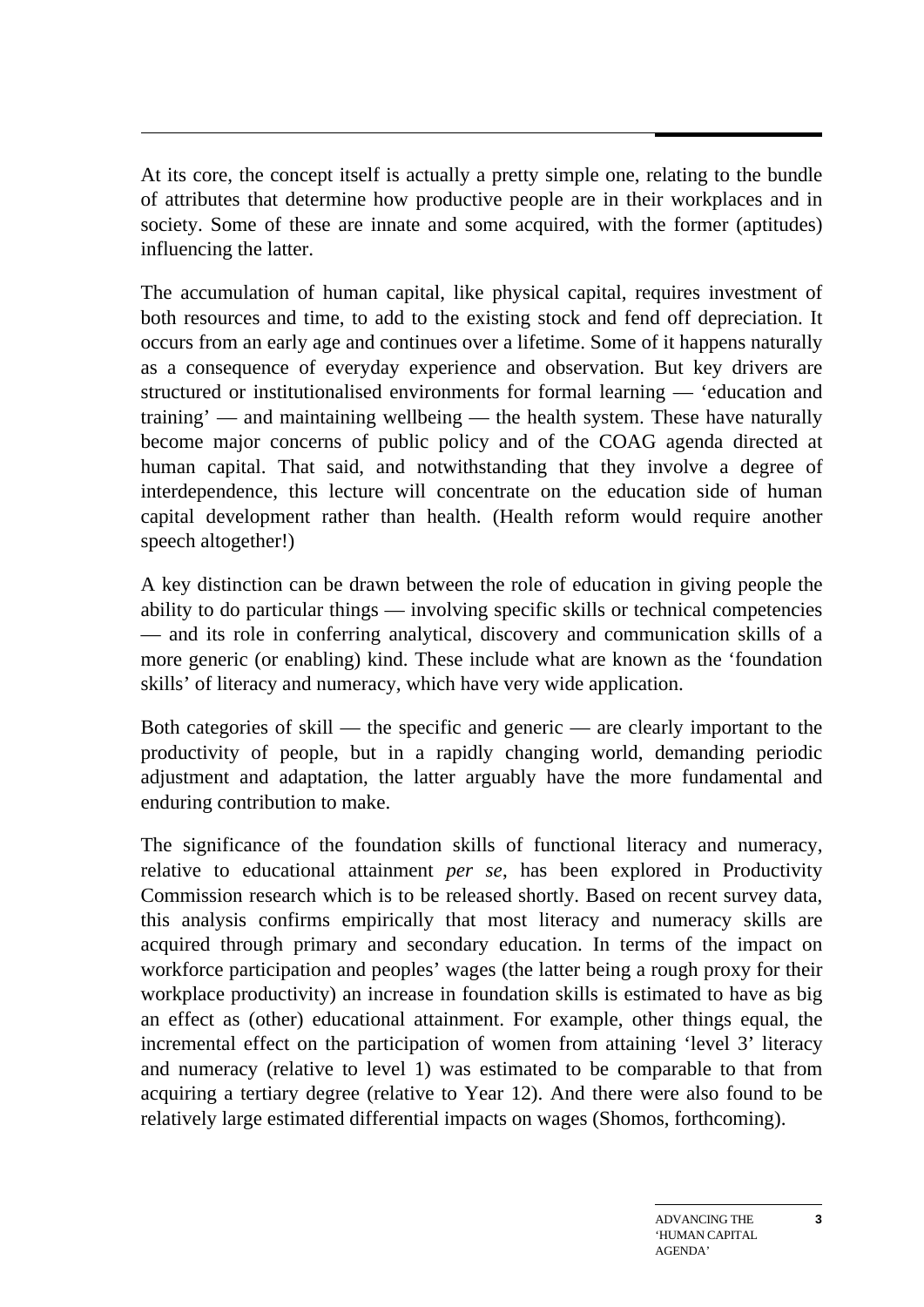Such modelling inevitably has limitations, but the broad finding as to the importance of foundation skills for labour market outcomes appears robust, and has significant policy implications.

Higher levels of human capital, whether measured directly by skills or indirectly by educational attainment, have been found to be strongly associated with higher levels of productivity and workforce participation in a variety of empirical studies, including some looking specifically at Australia (for example, Chiswick *et al*, 2003 and Kennedy and Hedly, 2003). These include other recent studies by Productivity Commission researchers (Forbes, *et al*, 2010, Laplagne, *et al*, 2007).

Moreover, human capital in its multiple dimensions drives both the creation and application of knowledge, which are at the centre of the process of economic growth, as Paul Romer's seminal work clarified in the early 1990s. Much cited in support of this is Steve Dowrick's meta-analysis of existing empirical studies internationally, suggesting that an additional year's education can yield an increase in a country's GDP of 0.2 percentage points above trend. Over four decades, this would amount to GDP being 8 per cent greater than otherwise (Dowrick 2004).

Another commonly cited analyst in this field, Eric Hanushek from Stanford, finds an even bigger payoff from *quality* improvements in education, as measured by a student's cognitive skills. For example, Hanushek and Woessman's international comparisons of student performance and economic growth find that 'one standard deviation in test scores … is associated with a two percentage points higher average annual growth rate in GDP per capita across 40 years' (2009, p. 9).

Before going on to explore some of the policy implications, however, it may be worth a quick reality check. 'Human capital', while important, is not *all* that is needed for a successful economy. Throughout much of the post-war period, Australia's productivity performance and income growth were poor compared to other OECD countries, despite our relatively highly educated workforce. Equally, the surge in our productivity growth from the early 1990s — and the rise in per capita incomes that accompanied it  $-$  cannot be explained by any sudden improvement in skill levels. Taking into account skills gained through education and work experience, the growth in skills was faster in the 1980s (when productivity growth was slow) than during the 1990s productivity surge (Barnes and Kennard 2002).

As is now generally recognised, the transformation in Australia's economic performance can be attributed mainly to preceding waves of microeconomic reform that removed institutional and policy-related impediments to our economic performance, including the progressive loosening of regulatory constraints on how labour is allocated and used in workplaces. Tackling those anti-competitive

ADVANCING THE 'HUMAN CAPITAL AGENDA' **4**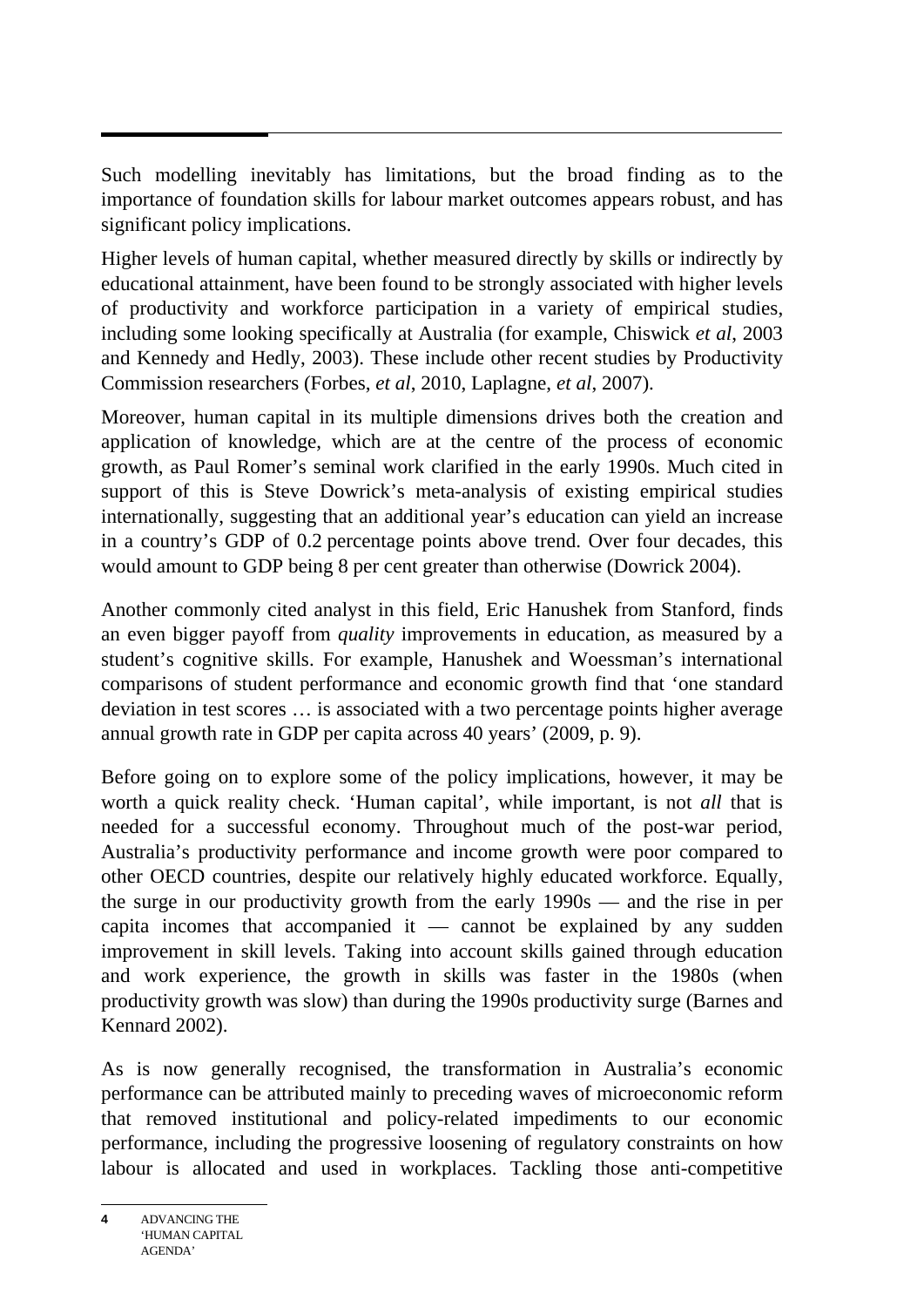arrangements and other rigidities was necessary to realise the potential of Australia's workforce — its human capital — to contribute to more rapid productivity growth, and to Australia significantly reducing the income gap with the rest of the industrialised world.

While this process has been very important, and is not yet over, it is obvious that our future economic progress cannot depend on 'catch-up' alone. As Australia gets closer to the frontiers of economic performance, our progress will depend more and more on our capacity as a society to invent, innovate and adapt. But it is important to remember that our success in innovation and adaptation will depend both on the skills and attitudes of our people, and on how well they are utilized in enterprises of all kinds throughout the country. In short, the functioning of labour markets and the flexibility of workplaces are as important to the effective contribution of human capital to Australia's economic performance as are our education and training systems.

Further motivation for giving more attention to human capital development is the looming challenge of population ageing. Consequently lower participation rates and higher dependency ratios would see per capita income growth decelerate at the same time as per capita spending on government services accelerates. This does not mean that policies that could cost-effectively promote productivity and participation, including through human capital development, should not have been pursued *earlier* — simply that the opportunity cost of not doing so has increased.

# **How is Australia performing?**

Well, how have we been doing? The short answer to that is 'not bad, but we need to do much better.'

To begin with, we have seen a significant rise in educational attainment in Australia over the past few decades, including Year 12 completions and participation in tertiary study, which is a good thing. However, most of the gains in Year 12 completions occurred in the decade from 1983 *—* there has been little or no real progress since then.

Also, there are still over 20 per cent of 20-24 year olds in Australia who are not fully engaged in either education and training or employment — and this proportion has not improved much over the past decade, despite historically low unemployment.

In terms of the *quality* of education, as measured by standardised international tests of foundation skills at different ages, the bottom line is that while Australia does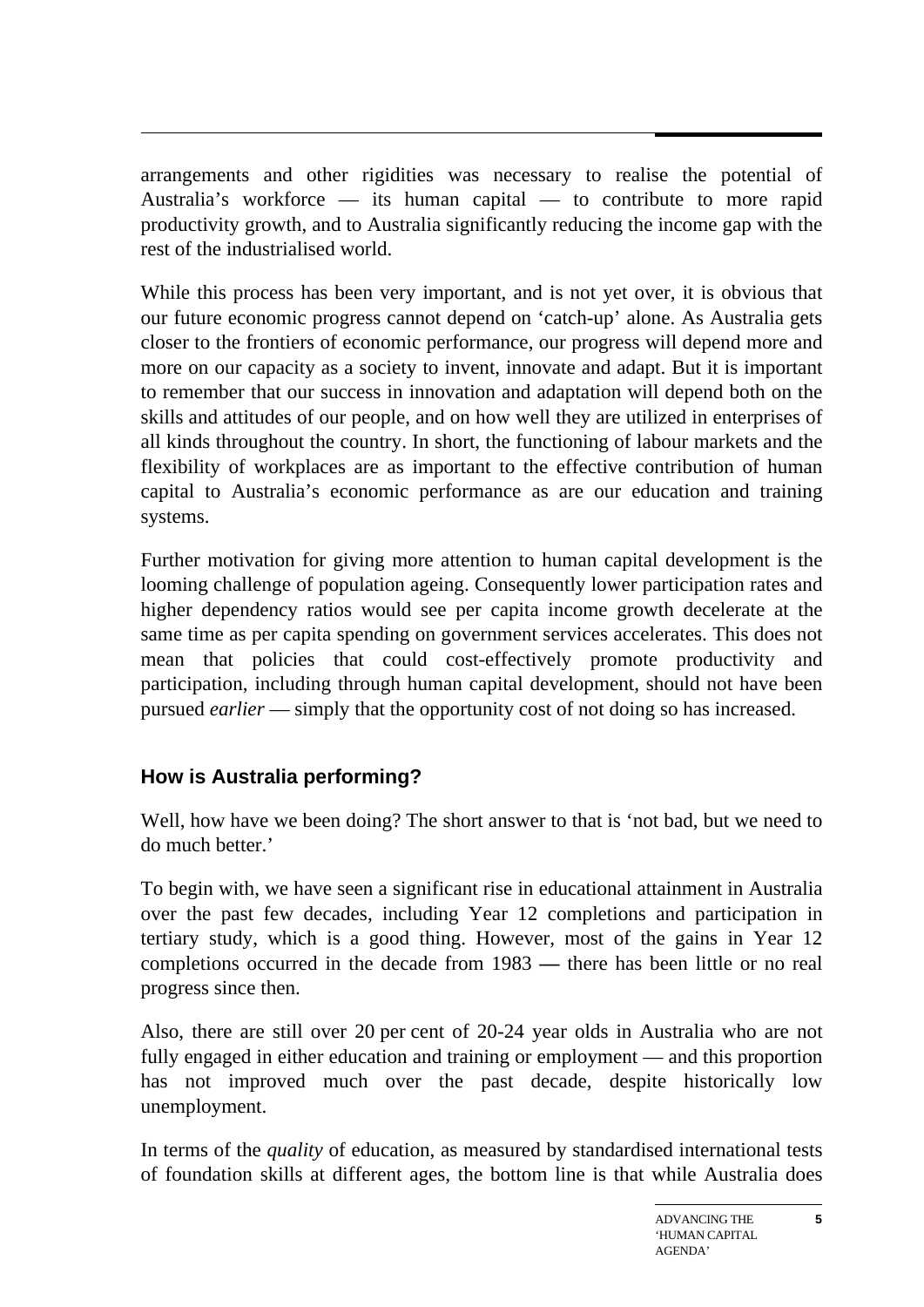well on average, it does less well than other countries for students from lower socioeconomic backgrounds. Moreover, for all students, we seem to have been falling behind in some key areas. Let me elaborate.

### *A mixed international report card*

In the most recent data (for 2006) Australian students rated significantly above the average scores for OECD countries in the highly regarded PISA tests (Programme for International Student Assessment). Accounting for the dispersion of results around the mean, we find that across all three areas tested (reading, maths and scientific 'literacy') higher proportions of Australian 15 year olds were in the *top*  levels, and smaller proportions in the *bottom* levels, than the OECD average. While this is encouraging, our performance was exceeded by up to eight other countries in these tests and, in every case, we came in well below the top performer.

It is also worth noting that we don't do as well in a separate international test that focuses on maths and science (Trends in International Mathematics and Science Study [TIMMS]) — especially in relation to the proportion of students who do not attain the defined 'low benchmark' (where we are at the median).

When it comes to how well children from lower SES groups do, we slip further down the rankings. The educational attainment and occupational status of parents explain a significant part of the variance in our results — less than the OECD average, but a lot more than for the top performing countries (and New Zealand). This is most clearly illustrated in a 2003 comparison with Finland (the top performer) which shows the 'performance gradient' in relation to social advantage to be significantly steeper in Australia.

As Peter Dawkins from Victoria's Department of Education and Early Childhood Development has noted, 'Australia's high SES students on average achieve outstandingly good outcomes by international standards, whereas the outcomes are comparatively mediocre for low SES students' (Dawkins 2010).

### *Going backwards in 'foundation skills'?*

Cause for further concern is evidence suggesting that Australia's comparative educational performance is not improving; indeed that it is *declining* for the foundation skills of literacy and maths. This can be seen from summary information in the COAG Reform Council's first report on the National Education Agreement last year. This shows, for example, that the mean score for reading literacy declined from 528 to 513 between 2000 and 2006, with the number of countries that were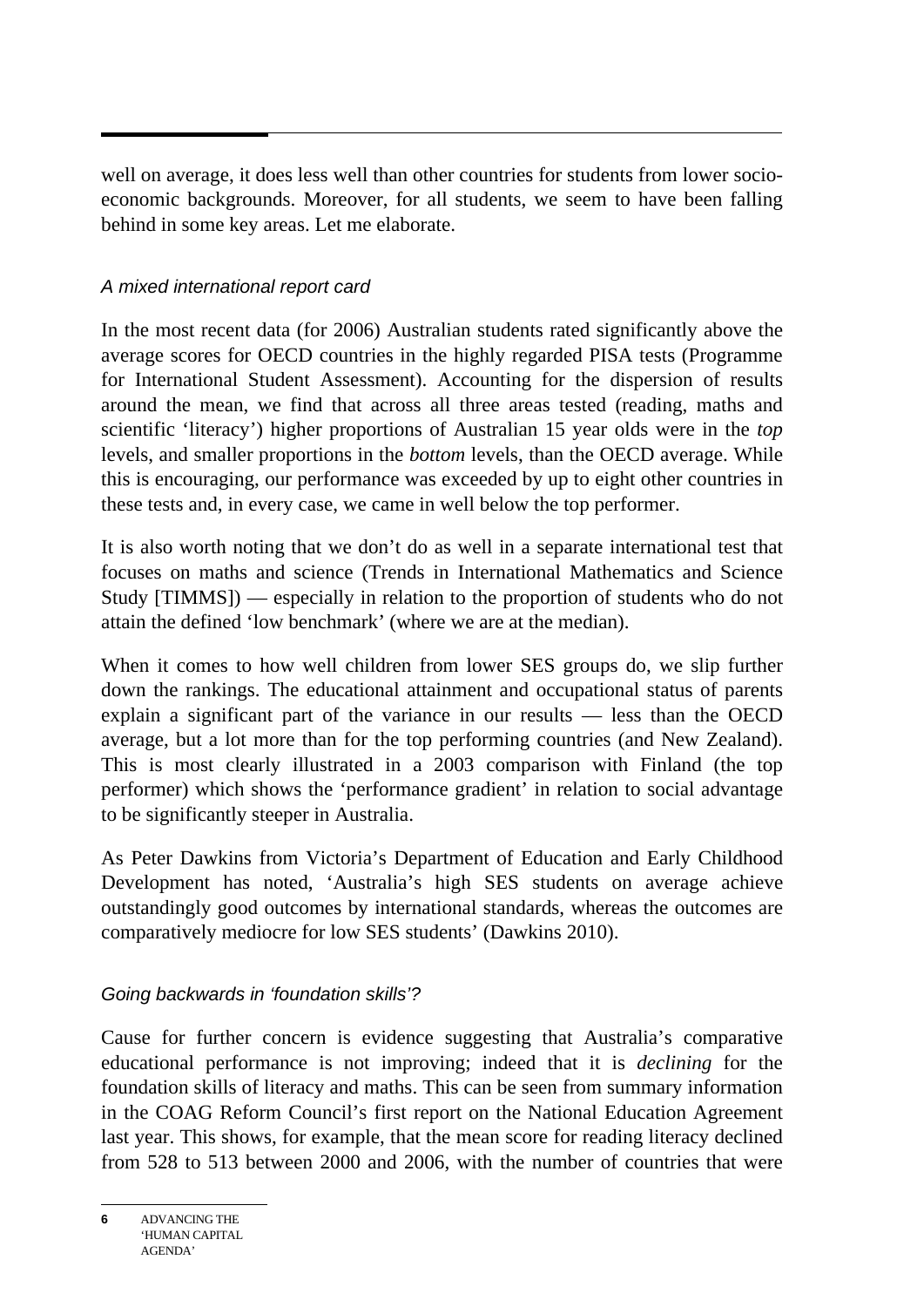'significantly better' than us rising from one to five. The mean decline was found to have occurred through a sharp drop (from 18 to 11 per cent) in the proportion of students attaining the highest level of proficiency, without any compensating rise at the lowest levels.

The decline in Australia's comparative international performance appears not to be just a consequence of some other countries doing better, but also of Australia doing *worse*. Andrew Leigh and Chris Ryan (2009), in an innovative but careful study for the Australian Government using available longitudinal data, find a statistically significant fall in both numeracy and literacy over extended periods. They conclude from their research that 'the numeracy of the typical young teenage student in 2003 was approximately *a quarter of a grade level* behind his or her counterpart in 1964' (p. 7). They observe that, as this decline occurred over a period in which real expenditure per student rose substantially — through smaller class sizes and higher teacher:student ratios — school productivity probably fell during that time.

# **COAG's Human Capital Reform Agenda**

These emergent data on trends and comparative performance have clearly justified a central place for education and training in the human capital reform agenda. This was first agreed to by heads of governments in February 2006, alongside a health stream directed at chronic disease prevention/alleviation and a 'work incentives' stream.

Within the education stream (or Productivity Agenda, as it is somewhat misleadingly called), there are four targeted areas across the life cycle, with a particular emphasis on building good educational foundations early on, and addressing disadvantage.

# *The Commission projected significant (qualified) benefits*

In responding to COAG's request for it to estimate what the benefits might be from (unspecified) reforms in these areas, the Commission confirmed the potential, in principle, for benefits to flow from better outcomes. We applied an analytical framework which involved: identifying 'best practice', using inter-jurisdictional comparisons; assessing what was potentially achievable in reality; and, finally, what the impact on productivity and participation might be from attaining those goals, and when.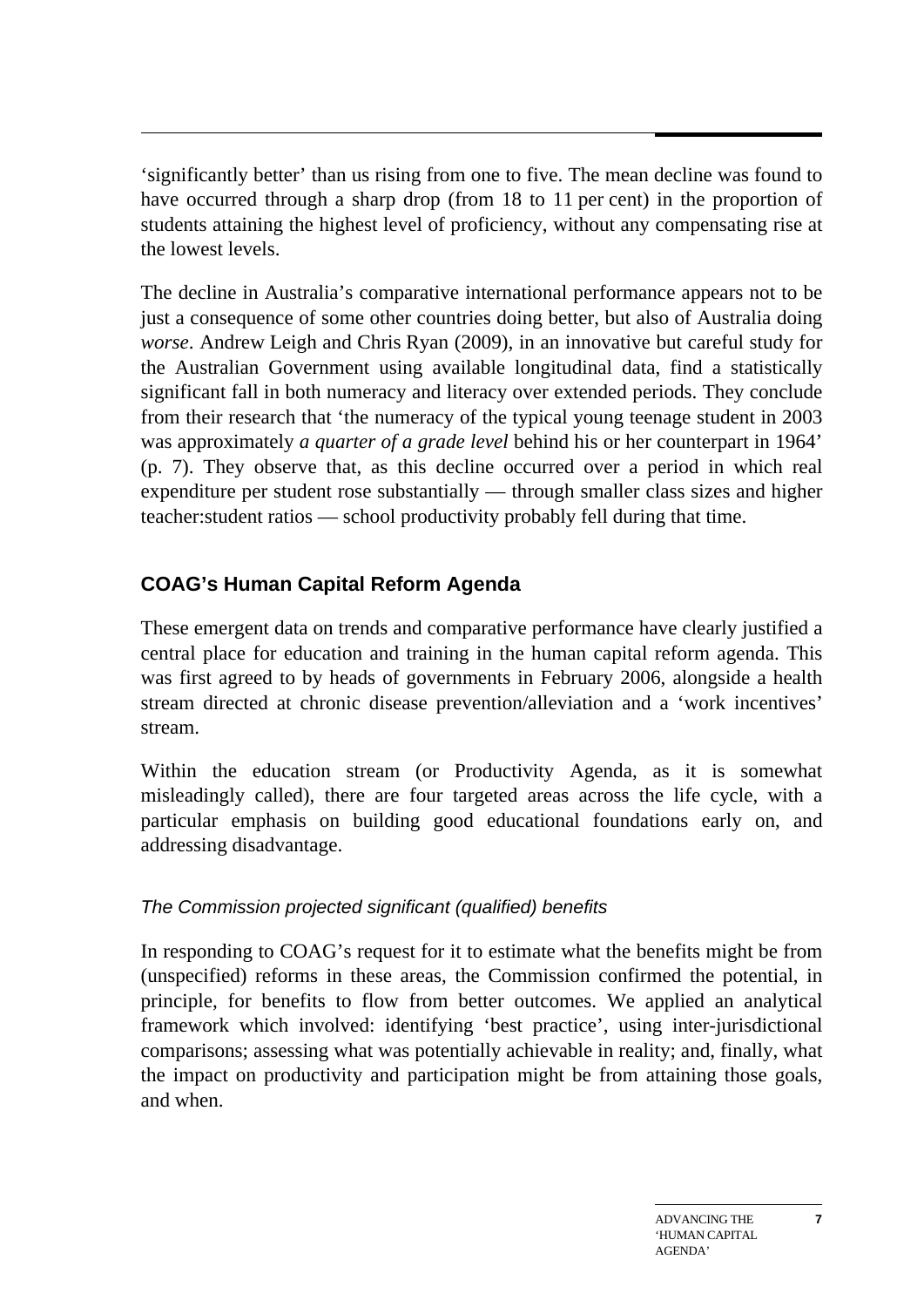None of these steps was straightforward, with the last one being the most experimental and requiring most judgement. This was generally exercised by erring on the ambitious or aspirational side. (Ian Little would no doubt have approved!)

Overall, the education stream was projected to have the potential to raise workforce participation by up to 0.7 percentage points and productivity by 1.2 per cent significant gains — with the largest potential gains coming from achieving better transitions from school and improved adult skill acquisition. (Estimated gains from initiatives in relation to early childhood and literacy and numeracy were casualties of the required time frame of the analysis. Benefits were estimated to 2030, when children today will only just be settling into the labour market.) All this was in turn estimated to increase GDP by up to 2.4 per cent compared to 'business as usual' or by some \$24bn (in 2006 dollars).

An important caveat, ignored of course in press commentary, was that these benefits did not allow for the costs that would have to be incurred in order to achieve them. That is, they are *gross* benefits and not the result of any cost–benefit analysis. The estimates are thus more indicative of potential impacts on productivity and participation than on value added.

### *What social rate of return?*

Since then, a suite of programs has been devised to pursue these gains, totalling outlays of some \$6–8 billion over the next five years. (This of course excludes, and is dwarfed by, the \$16 billion or so being spent on school buildings as part of the recent job stimulation package.) If maintained, this additional spending equates to around a 2 per cent boost in Australia's educational investment. As such, it would be a pretty good investment indeed if it generated returns equivalent to over 2 per cent of GDP*.* 

In reality, the extent to which this can be achieved will depend on the effectiveness of the specific programs adopted and how well they are implemented. This remains to be assessed. Moreover, the expenditure on school buildings may limit the scope for renewing the National Partnership outlays and cramp other education spending.

These represent important reasons for prioritising and allocating funds where the net payoff can be shown to be highest. Even in these fiscally straitened circumstances, human capital investments that can be shown to have high benefit:cost ratios should be allowed to proceed.

ADVANCING THE 'HUMAN CAPITAL AGENDA' **8**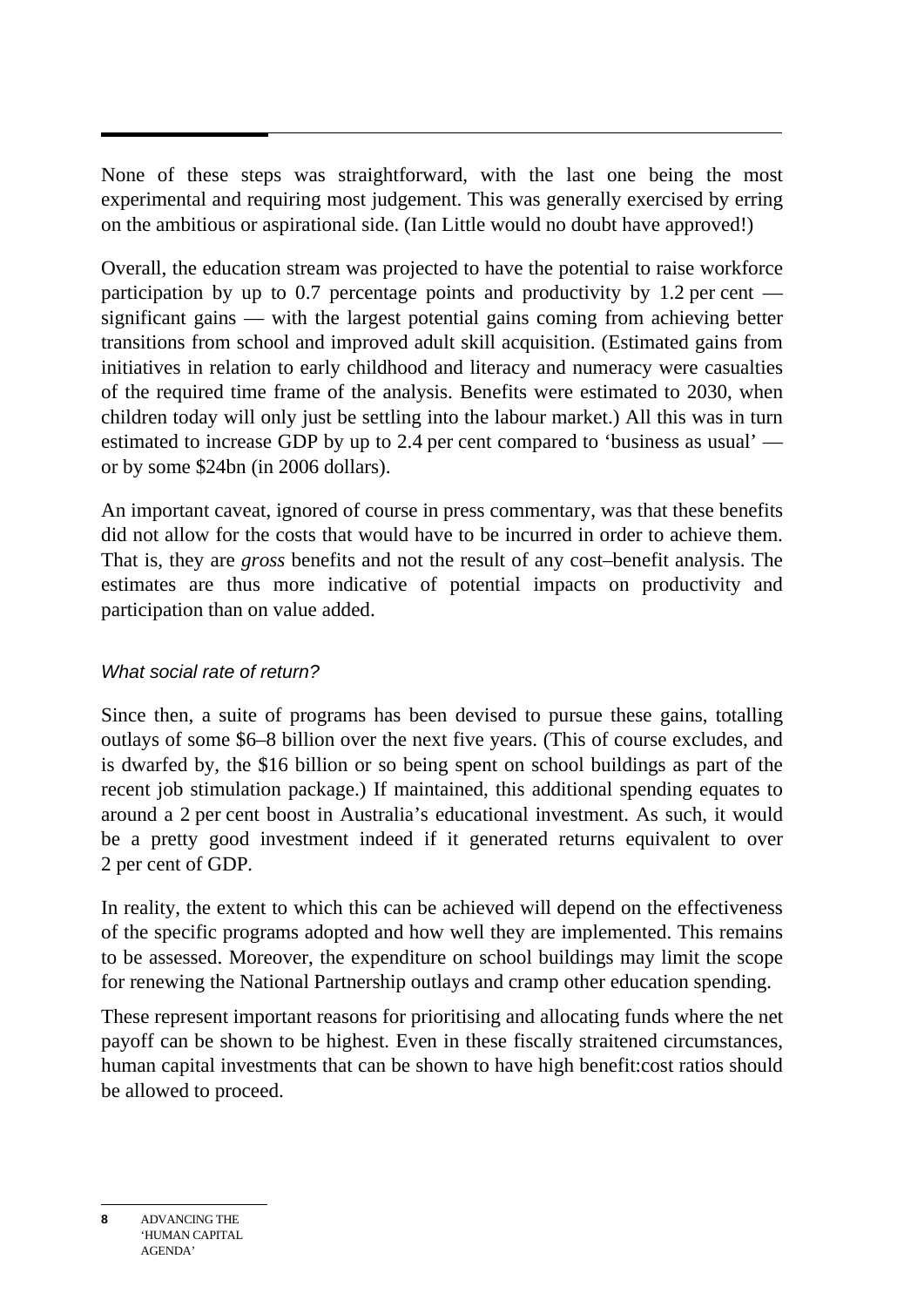# **The fundamental drivers: teachers and governance**

With this in mind, I would like to comment briefly on two, related, areas that I believe deserve special attention among the various programs on offer in advancing the human capital agenda. These relate to the quality of teachers and teaching, and the governance and regulatory arrangements that influence how effectively the education profession can be utilised 'at the coalface'. Good teaching and sound governance should not be seen merely as items on a list of reform areas, but as pre-conditions for attaining many of the goals of the reform program itself, including improved foundation skills, higher school retention and more balanced socio-economic outcomes.

### *Restoring quality teaching*

No part of an education system is more vital than its teachers. This intuitive truth is reflected I'm sure in the personal experiences of most of us. It has also been amply affirmed in a variety of research studies over the years. Little of this research has been done in Australia, however, where the performance of teachers appears not to have been a priority of education policy. If anything, attention to it seems to have been weakened over the years (at least until recently).

A good teacher will not only effectively impart requisite knowledge to students, but also enliven their interest in the subject matter and in learning itself, yielding lifelong benefits both to them and to society at large. Good teaching is especially important for students who derive little educational motivation or support at home. Those children can be found across the spectrum of society, but are more prevalent in areas of socio-economic disadvantage, especially Indigenous children and the children of those migrants who have limited formal education or facility in the English language.

It follows that teachers can also provide important early role models for children who lack other examples. In later years, they can help elevate the aspirations of their students and help them shape their career goals and choices, based on a good understanding of their abilities.

Given the crucial importance of teachers to human capital development — and the challenges facing our country to do better — there are disturbing signs that all is not well within the 'education workforce'.

In another important recent study, Leigh and Ryan (2008) found that the literacy and numeracy abilities of new teachers declined significantly, on average, in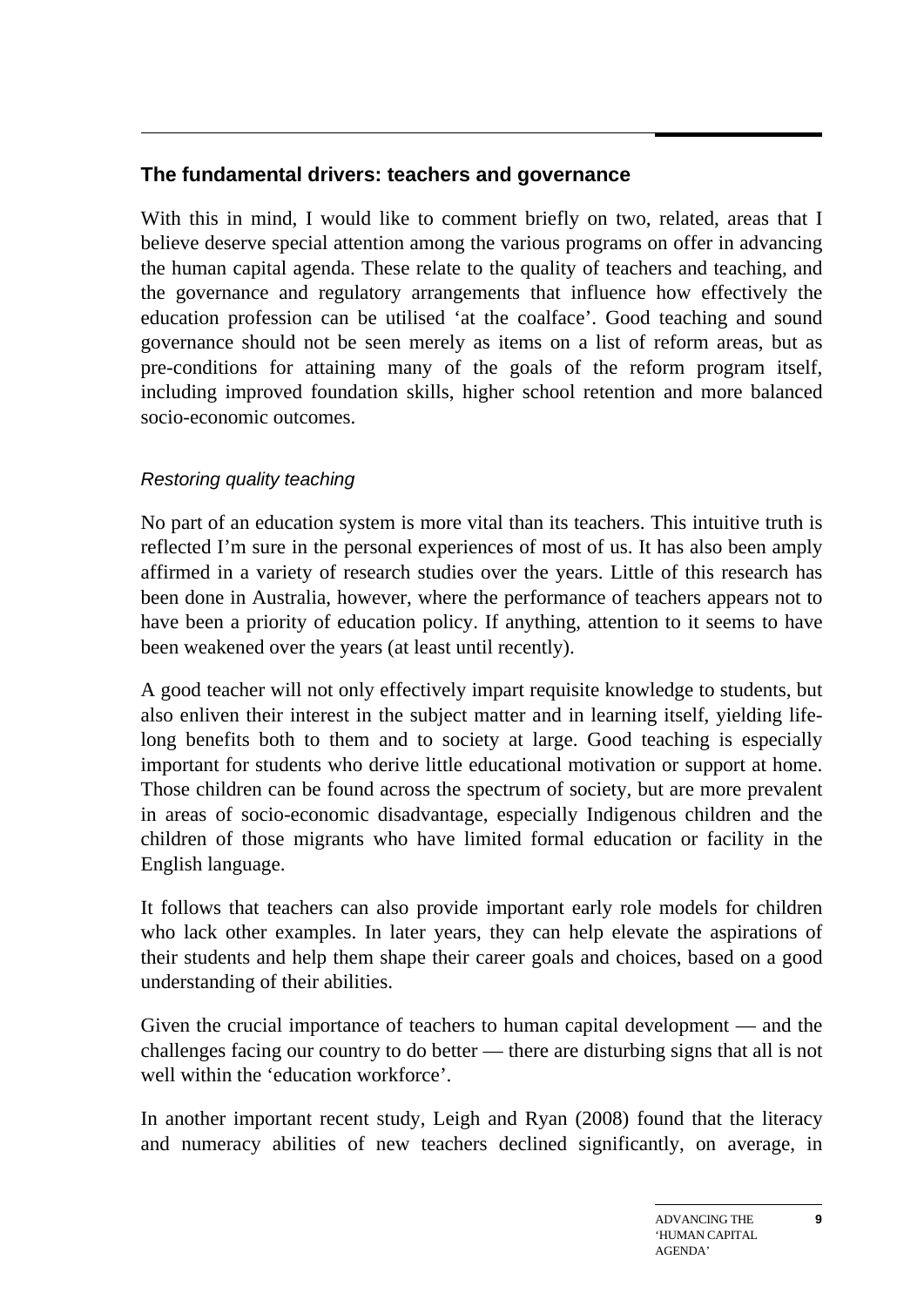Australia between 1983 and 2003 — with this being particularly pronounced for women.

There is also evidence of significant shortages of teachers of the 'harder' subjects (maths, science) with one study indicating that of those teaching the reduced number of these courses on offer these days, up to one-half lack necessary training. More broadly, some 40 per cent of younger teachers in Australia's government schools are teaching courses for which they have had no formal training (ASPA, 2005). (I think this puts the mediocre TIMMS results in perspective, as well as lending support to claims from universities that courses at senior levels of secondary school have been 'dumbed down'.)

Added to this is a more general shortage of teachers in country and remote areas, which no doubt has contributed to the lower educational performance on average of their schools, relative to peers in urban communities.

Further, as you will no doubt be aware, there has been a flight of males from the profession. This has been particularly marked in primary schools — and arguably has made it harder to motivate many young boys and keep them engaged in school life, especially those most in need of good male role models.

Looking forward, the education workforce at all levels will be relatively hard hit by population ageing. For example, around one-half of secondary school teachers and 60 per cent of VET teachers are aged over 45. (This might be okay if the exit age were closer to 60 than 50. Unfortunately, it appears from HILDA data that the largest exodus of teachers from the profession actually occurs between the ages of 45 and 50). It follows from the research cited earlier that the age cohorts now leaving teaching are also the more highly 'academic' ones, who entered the profession in the 1970s and 80s.

In addition to all this, there is the looming challenge of upgrading an early childhood workforce to perform more 'instructional' roles under COAG's human capital agenda.

It is therefore of great importance that 'improving the quality of teaching and leadership in Australian schools' has become the object of a 'National Partnership' agreement between the Commonwealth and the States. Emphasis in this agreement is placed on attracting the best entrants to teaching, and also on their appropriate placement, ongoing training and remuneration, to ensure that they *stay* in teaching.

Among the reform areas specifically identified for 'reform reward' payments from the Australian Government, there is recognition of three likely contributors to the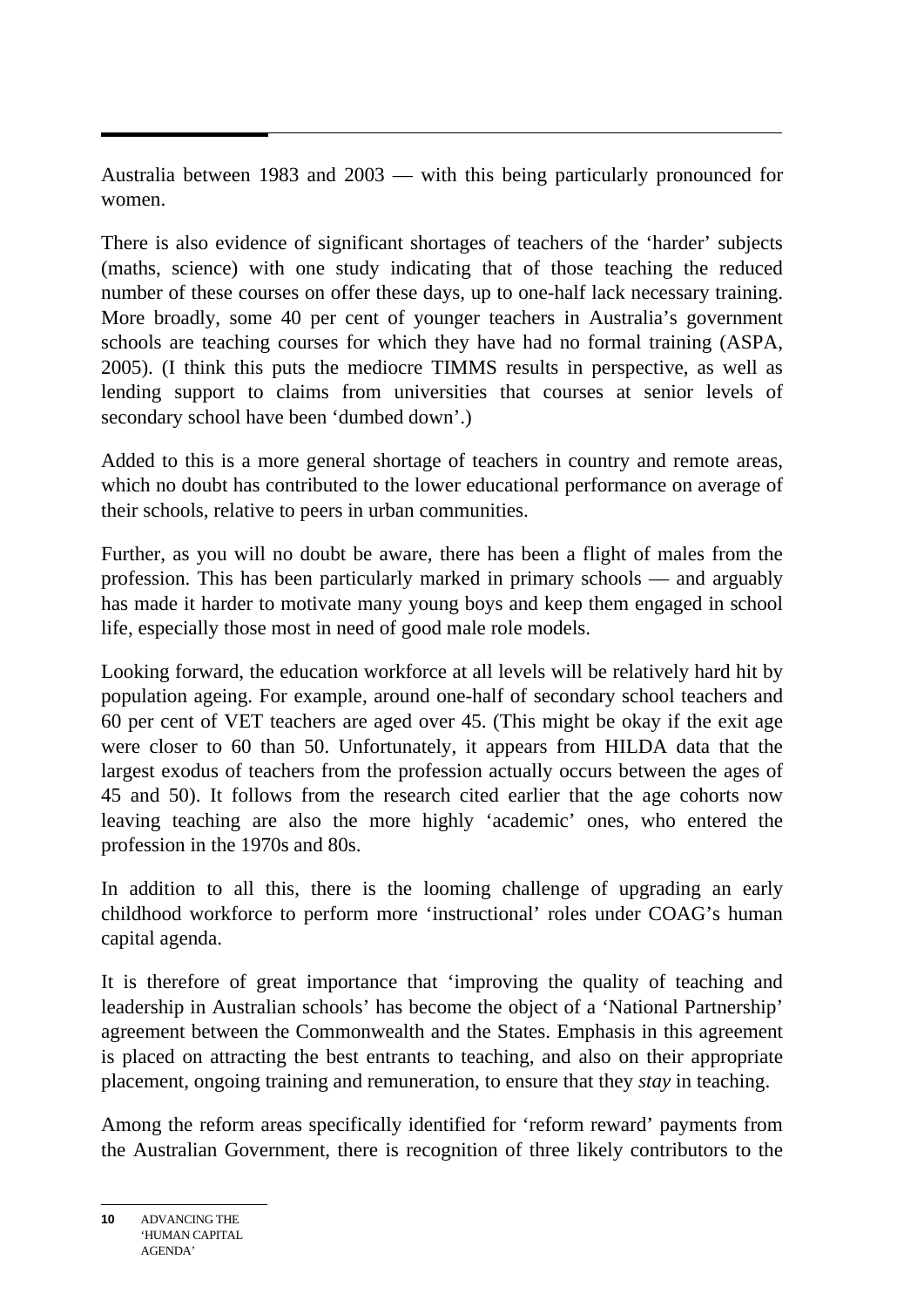teaching profession's position: one focuses on remuneration; a second on in-school support; the third on school-based decision-making.

### *Remuneration issues*

When faced with mismatches in demand and supply, economists have a tendency to seek explanations in price or other incentive structures. While teachers are clearly motivated by more than money, in economists' terms the 'opportunity cost' of becoming (and remaining) a teacher has risen significantly over time. As Leigh and Ryan (2008) have shown, between 1983 and 2003, the real earnings of teachers fell by 4 per cent for women and 13 per cent for men. And the declines were amplified when measured relative to other professions. It would be surprising if this had had no effect on the composition of the profession, or on its perceived status within the community.

Moreover, that study indicates that highly compressed teacher remuneration scales, together with progressively widening pay dispersion in other professions, has especially raised the opportunity cost for the most able people (which in turn is likely to have had a significant impact in the maths and science areas).

In the same period, improved career choices for women have had a more pronounced impact on the 'ability distribution' of female entrants to the profession, with their representation in the top two quintiles falling by around one-half.

All this would suggest a need to address pay relativities *within* teaching as much as between teaching and other professions. Currently one finds little recognition in remuneration structures for experience or skill levels, let alone for scarcity, or the contentious matter of differential performance on the job. The COAG National Partnership Agreement specifies that there are rewards for 'improved pay dispersion' and it identifies such possible approaches as more highly paid staffing classifications and special arrangements to encourage quality teachers and leaders into remote schools and those with Indigenous or other disadvantaged communities. These are very promising directions. The main constraint on their success — or the scope to extend them — may be resistance by teacher associations, rather than the budget, if the recent experience in introducing higher pay rates for 'highly accomplished teachers' in disadvantaged schools in NSW is any guide.

The reception given to performance pay has been more hostile and broadly based. While there is evidence from the USA of it having beneficial outcomes on students' results, some of the evidence base is contested and would benefit from impartial scrutiny. It would also be desirable to have some 'home grown' evidence from well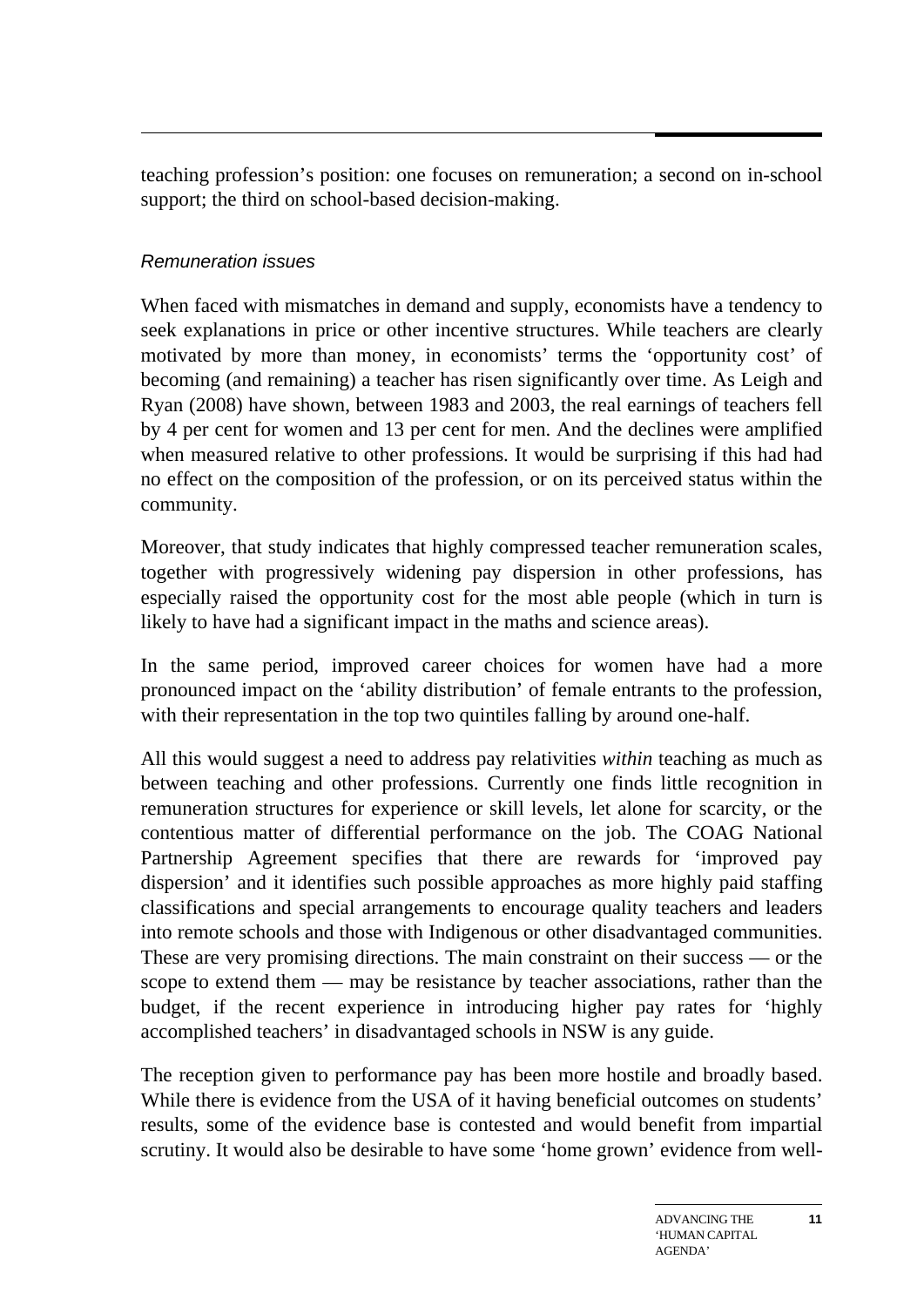conducted trials in this country. (I understand that such trials are indeed now underway in Victoria.)

I won't say much in relation to the *second* area — more in-school support for teachers — but it is clearly an issue in a variety of respects, including administrative workloads which cut into teachers' time, and stress or burnout that can precipitate their exit. In more remote areas, including Indigenous communities, housing can be an obstacle to attracting good teachers — though hopefully this may at last have been addressed through the 'Building the Education Revolution' program.

#### *Governance is fundamental*

The third area identified for financial reward is described as 'increased school-based decision-making about recruitment, staffing mix and budget'.

To the uninitiated — and indeed to Victorians who have grown accustomed to a more devolved system — this may seem a little odd. But the facts are that in most schools across Australia, unlike other places of work, managers have little or no say about who is appointed to their teaching staff and even about who is promoted or removed. Merit-based appointment is demonstrably lacking, compounding the lack of merit-based rewards.

Professor Max Corden recently wrote a celebrated piece on Australia's tertiary education system provocatively titled *Moscow on the Molonglo* (the Molonglo being the stream that feeds Canberra's Lake Burley Griffin). But the degree of centralised bureaucratic control seems far greater for Australia's school system than for universities, notwithstanding it being a State responsibility.

Centralised decision-making works best for systems that are relatively homogeneous and for which information and transaction costs are low. But school systems are not like that. With the best will in the world, making decisions centrally that can account for the specific needs of each school community is very hard. And centralised bureaucracies often develop their own incentive structures and agendas that can militate against such an endeavour anyway.

By the same token, school managers with little scope to influence the allocation of teaching resources could be expected to have less incentive to innovate or be responsive to community needs. And the best leaders will be less attracted to such a job. Those who are there will understandably feel threatened by accountability tools such as 'My School', particularly since the schools that they lead are not really *theirs* (or the local community's) anyway, at least in any meaningful operational sense.

**<sup>12</sup>** ADVANCING THE 'HUMAN CAPITAL AGENDA'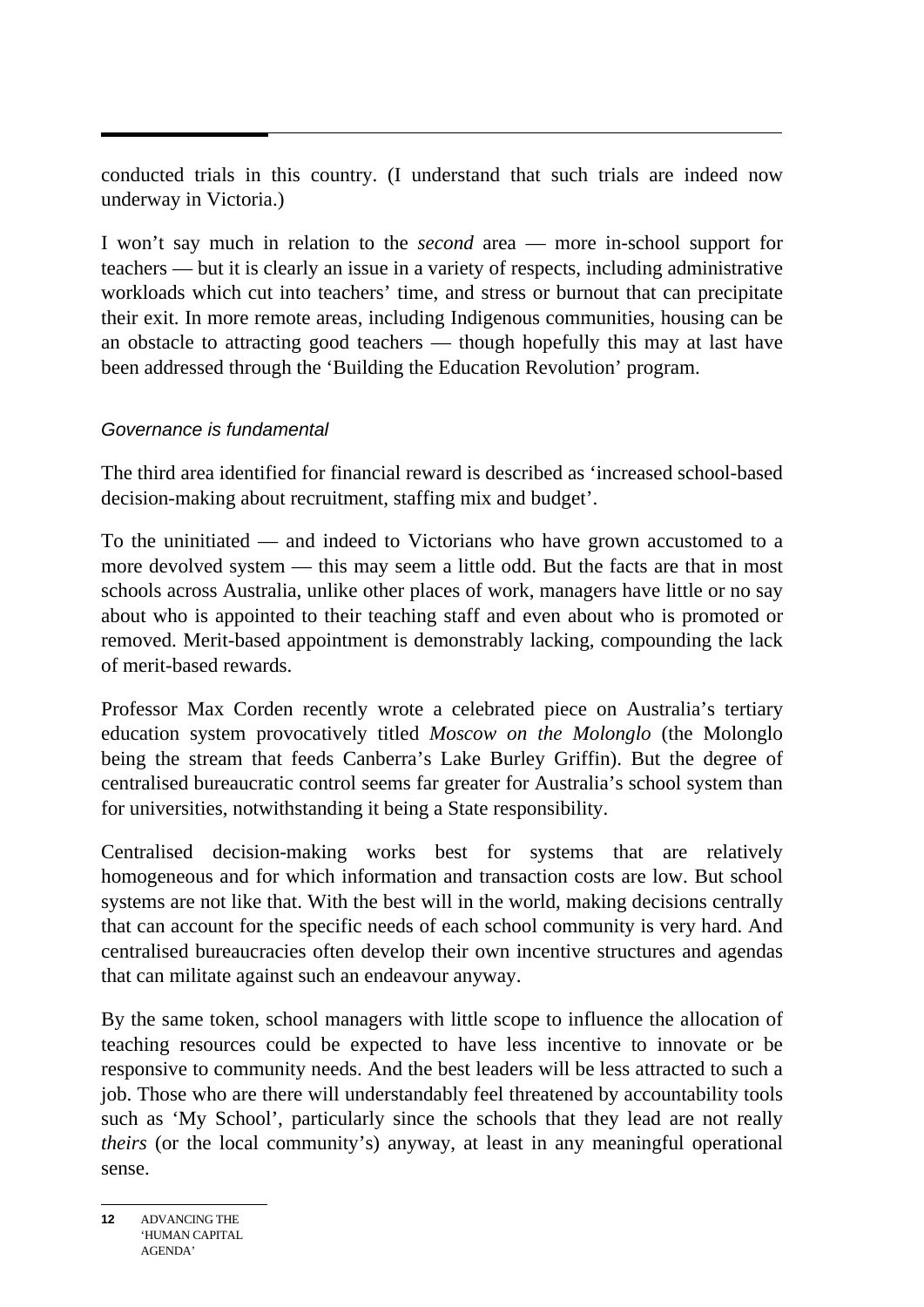For such reasons, there has been a global shift towards providing schools (as well as other education centres) with greater autonomy to manage and allocate their budgets and their human resources more effectively. Australia as a whole is defying this trend, being at the most centralised end of the spectrum according to OECD data. (It seems telling that, in contrast, some former communist countries are now among the *least* centralised!)

If not neutered by union opposition, the nationally consistent data that is now for the first time being made public on the 'My School' website should end up driving change for the better  $-$  by confirming that wide differences exist and thereby forcing governments to confront the issues and find ways of addressing them. As things stand, poor performance is neither readily apparent nor acknowledged, and the ability to respond to poor performance is not really there for many school leaders. Nor is there much scope for better performing schools to accommodate any increased student demand.

While decentralised school systems are less likely to tolerate failure, and have more incentive and scope to meet local community needs, the overseas evidence about their comparative performance is of variable quality. It should therefore be instructive to observe the outcomes from WA's recent pilot initiative to devolve decisions about budget allocation and human resources, covering some 30 schools (assuming that baseline data and monitoring are adequate).

Meanwhile, we already have an enhanced capacity through NAPLAN to assess the relative educational performance of Australia's two largest States, with their quite different governance structures. There is little between Victoria and NSW currently in relation to literacy and numeracy outcomes. What does seem clear, is that Victoria's devolved system achieves comparable outcomes at significantly lower cost per student than NSW's more highly centralised and bureaucratised one (SCRGSP 2010, CRC, 2009). Or, to put it another way, NSW has achieved similar results to Victoria with additional resourcing.

# **Learning about what works best**

This leads me to conclude on a theme that by now will not come as a surprise namely, the importance of strengthening the evidence-base for policy decisions and reform initiatives going forward.

The lack of such an approach is likely to have contributed, in my view, to the observed decline in the measured 'productivity' of our school systems over the past two decades or so, despite substantial additional funding. Arguably the most costly mistake has been to spend scarce budgetary resources on smaller class sizes instead

**13**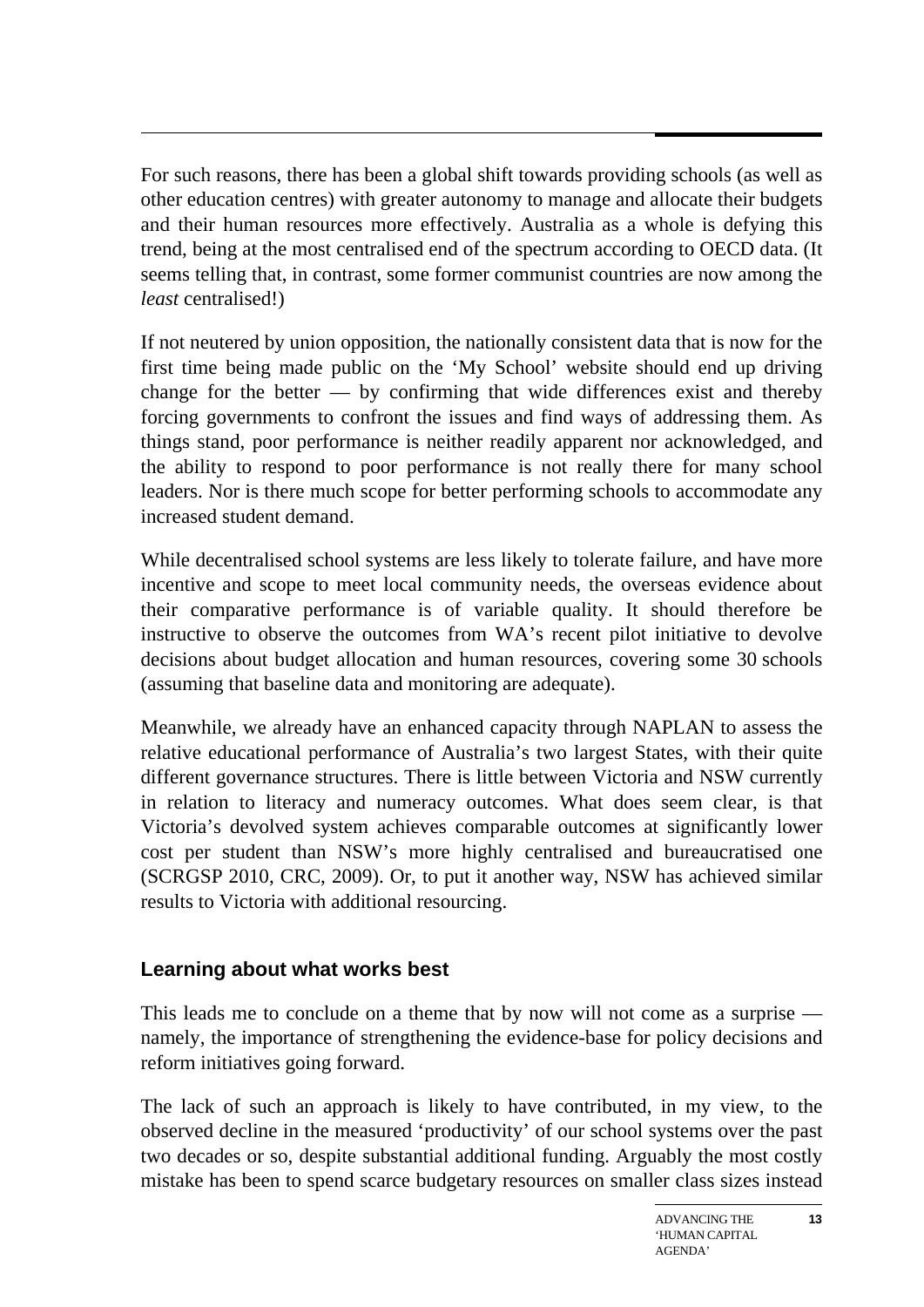of better teachers, notwithstanding steadily accumulating evidence that smaller classes, in the ranges contemplated, were unlikely to achieve improved learning outcomes.

Such socially unproductive policy excursions are perhaps best explained by what Finance Minister Lindsay Tanner has labelled 'producerism' — the dominant influence on policy outcomes of producers over consumers and the wider community. In this industry, as in others, such an approach appears not only to have served its consumers (students and their families) poorly, it has ultimately served the producers (teachers) poorly as well. For example, while there are many more teachers in Australia than ever before — and consequently more funding and power for those bodies representing them — the average teacher who joined years ago seems to have effectively paid for this with a lower salary today.

### *The COAG framework holds promise*

COAG's human capital reform agenda has the potential to be transformative. It wisely utilizes a blend of cooperation and competition (with only some gentle coercion — or, perhaps more accurately, 'inducements' — from the Australian Government). It is at its best in the education area, where the relevant working group delivered a coherent framework of desired outcomes, targets and program measures that cover the main 'bases' — an impressive achievement thus far.

Importantly, while Australian Government funding is the glue that binds this agreement together, there is little prescription from Canberra about *how* things should be done (little of the 'Moscow on the Molonglo'). Detailed policy design has properly been seen as the province of the States and Territories. However, the National Partnership payments, and the associated transparent monitoring of performance generally, are calculated to create incentives for jurisdictions to apply themselves to achieving the national goals. This should in turn favour an evidencebased approach, in order for them to determine what will actually work. Moreover, in an important first, some funding has been made contingent on conducting evaluations and making use of existing evidence.

Such systemic provision for policy experimentation and learning across jurisdictions has been lacking from our Federal system for far too long. The unique potential contribution which Federalism can offer policy development has effectively been squandered, despite the many meetings and long agendas of MCEETYA and other Ministerial Councils. The reality is that there has been no lack of policy innovation in this country over the years, but not many 'experiments' have been properly evaluated and too few have spread across jurisdictions.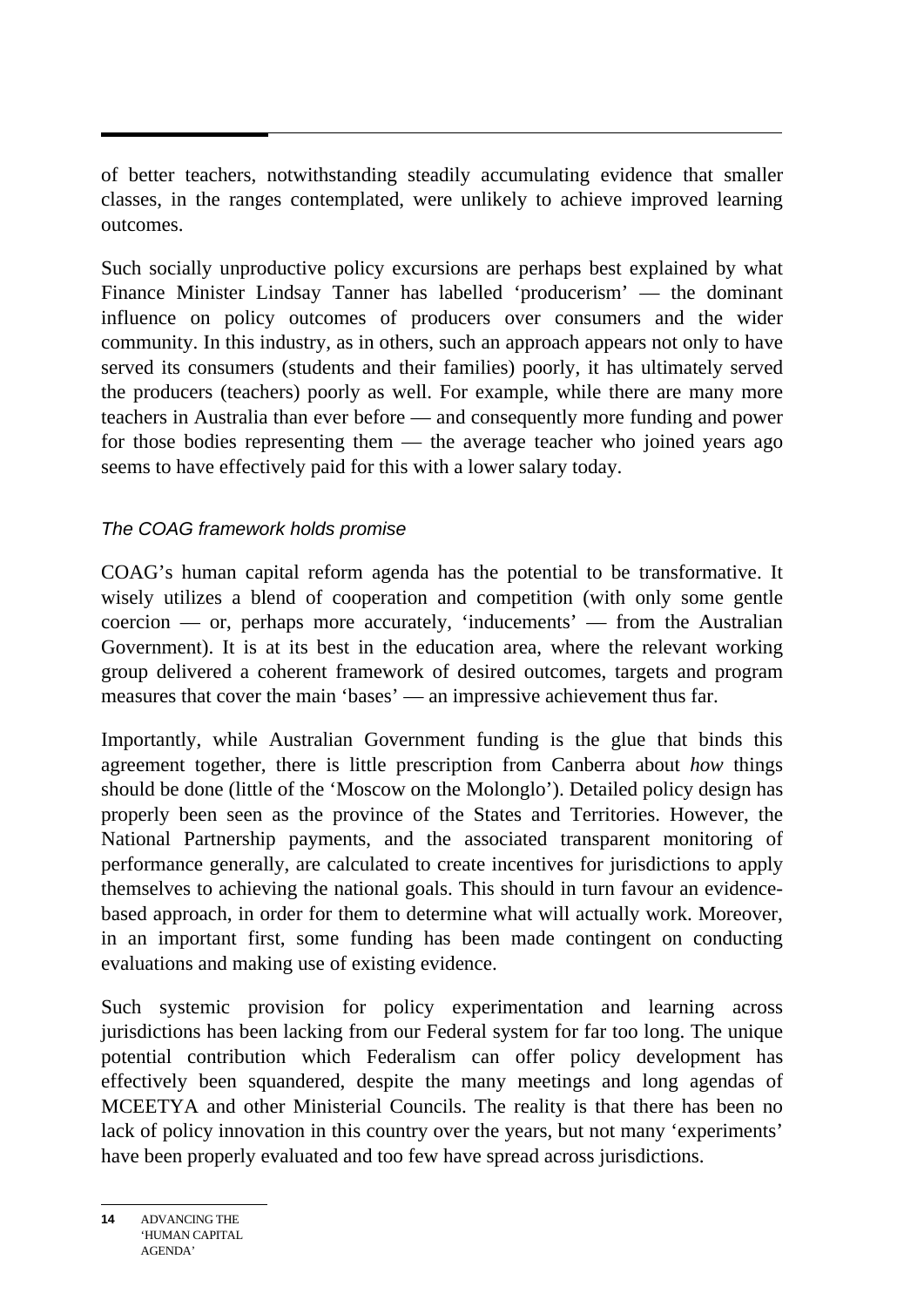In the fiscally constrained aftermath of the GFC, it will be especially important that any new programs can demonstrate a large payoff, based on solid analysis and evidence. For it remains the case that while there is good evidence to support the broad areas on which COAG has focussed, the question of how best to secure the potential gains (as estimated in projections by the Victorian Treasury and the Productivity Commission) remains unsettled. There is still a risk of misdirecting budgetary resources and of missing opportunities to achieve better outcomes.

#### *Priorities for evaluation and review*

It follows from what I have already said that an absolute priority in this respect is understanding how we can best enhance the performance of the education workforce at all levels — early childhood, school, VET and university. I have talked about remuneration issues and their complexities, which deserve closer analysis, but there are various other dimensions to this challenge, including more fundamental questions to do with governance, regulatory frameworks and decisionmaking on human resource matters, as well as the training of new teachers and upgrading of existing teachers' skills.

As noted, what can be achieved in the areas of educational workforce and system governance will, among other things, bear directly on what can be achieved for the lower SES groupings where Australia compares less favourably internationally. While there are low performing students across the socio-economic spectrum, justifying some attention to raising performance *per se*, there is evidence that low SES kids underperform relative to their potential across the board, justifying the targeting of this group as a whole. (That is, the top performers from the lower SES group could also do a lot better.) Hence COAG's attention to schools in lower SES areas would seem warranted, especially for those performing poorly relative to other schools with similar student populations. (This can now be revealed through NAPLAN data — with 'My School' transparency upping the ante for action again illustrating the perversity of opposition to reporting by those professing to hold the interests of students paramount.)

A key part of this, given evidence about the bearing that home life has on school life, is providing support for and encouraging greater engagement of families in their children's education. Strategies to make children feel more connected to the schooling part of their lives will also be important.

The biggest challenge of all is to get outcomes for Indigenous children that are comparable to those for other Australians — even to those of equivalent SES status. There is no single or simple policy prescription here. The answer again is likely to lie in tackling the home and school environments, but with more intensive

**15**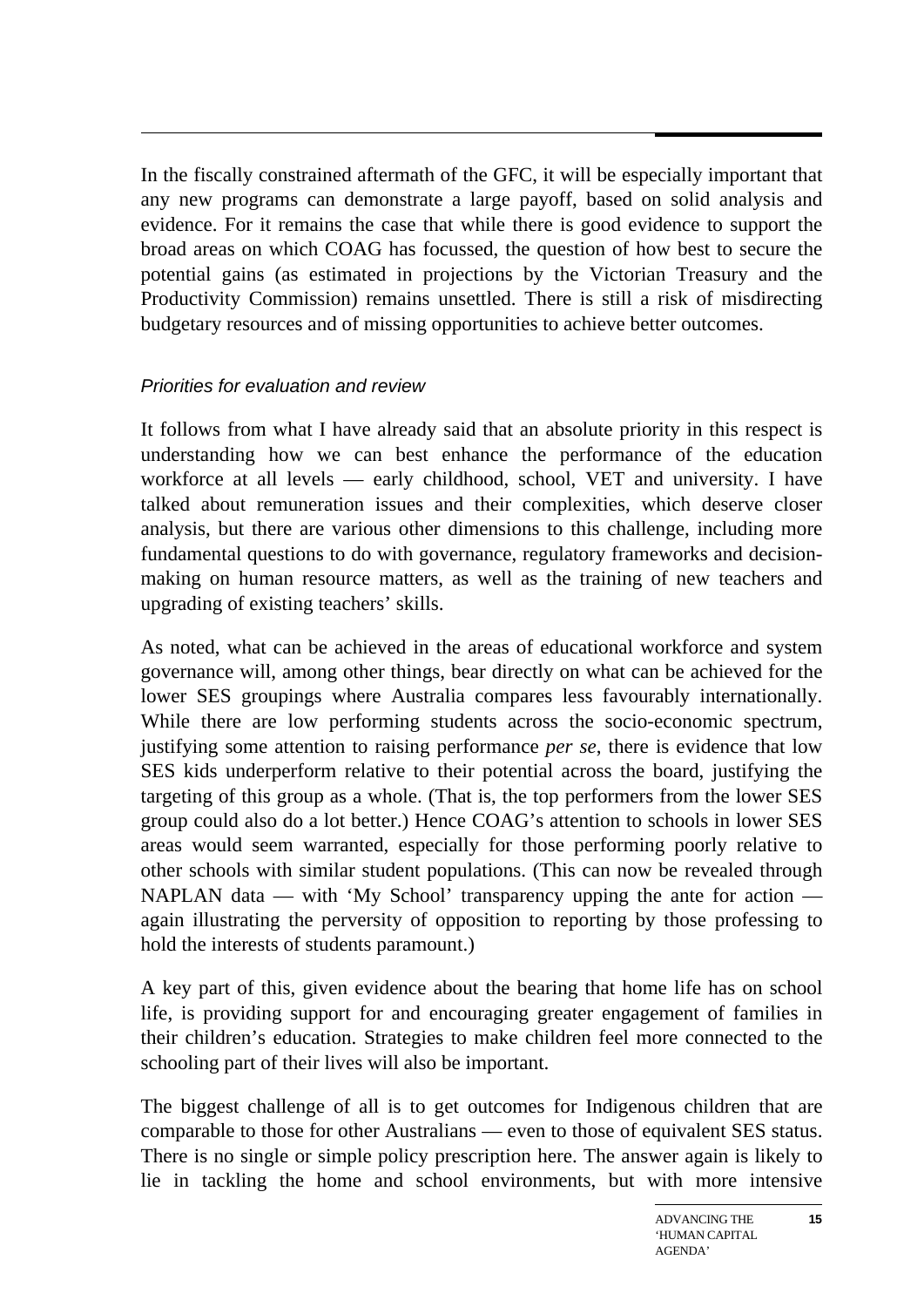personalised support for Indigenous kids, including through greater provision of Indigenous staff. Of course, this will be relatively costly. But while such investments may not have a net payoff in a conventional economic (productivity) sense, the *social* dividend for the kids concerned, their communities and, I believe, for Australians as a whole, is likely to be large.

A key problem in the past has again been lack of data on outcomes, to know whether programs are actually working. Under COAG's new approach, that is changing, though there is still some way to go. In Victoria, the data point to significantly improved outcomes over a five-year period — for example, the disparity in Year 7 reading attainment has fallen from 24 to 13 percentage points which suggests that COAG's target of at least halving the gap by 2018 is attainable.

Noel Pearson has recently emphasised the importance of Indigenous children being 'school ready' from the outset, if they are to make subsequent progress. There is now a substantial body of evidence that attention to early childhood education *before* formal schooling commences — can indeed have lasting dividends, at least for disadvantaged kids.

COAG's program is currently directed at achieving universal access to pre-school in the year before school-proper commences, with some additional attention to disadvantaged and low SES groups. There is now also a question as to whether policy attention needs to be extended to children in the 0–3 age bracket. Victoria has (again) led the thinking on this and there is some desire to broaden COAG's agenda in this direction.

This whole area would seem to warrant a more substantial research effort in Australia, in relation to the potential *net* payoffs, the types of programs that could be most effective and the extent to which they should involve targeting. The celebrated work of James Heckman in the USA has been most instructive about disadvantaged students, at least in that country, but has been spread a bit thinly in supporting early childhood policy in Australia. Local trials would seem an imperative before further large-scale programs directed at early childhood are implemented.

Better evidence demands both better data and better methodologies. Relative to the USA and UK, Australia has made little use of longitudinal data, which can be of crucial importance in assessing the relative significance of different influences on observed outcomes. Recent breakthroughs have come through the HILDA survey and two longitudinal studies of children, one of which is focussed on Indigenous children. In relation to methodologies, proper experimental trials in social policy have been rare, with little use made of the randomised controls that have been seen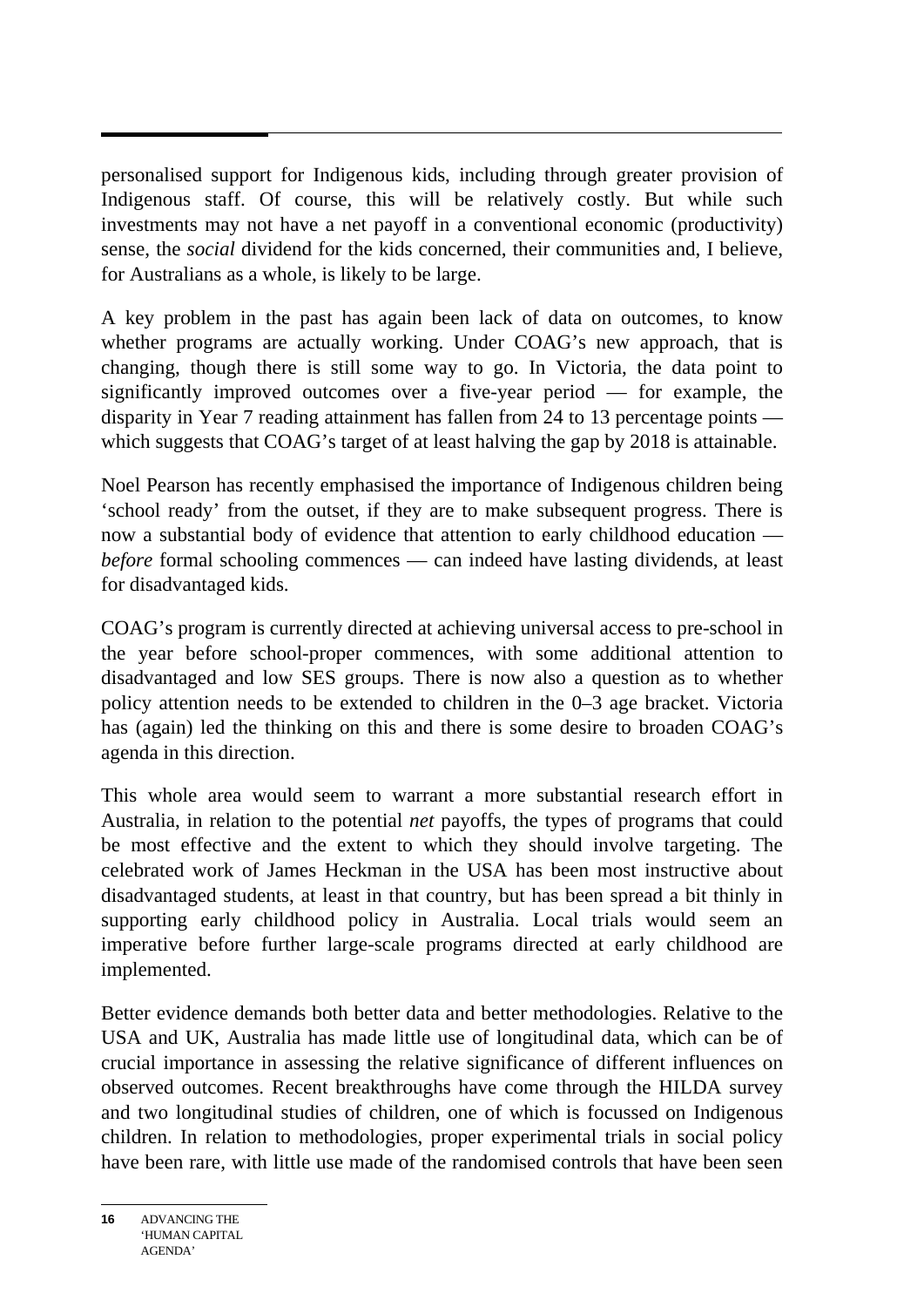overseas as the 'gold standard' (PC, 2010). Further progress in these areas should also now be seen as a priority in advancing the human capital agenda.

# **A final comment**

In conclusion, I am conscious that in a talk about the education and training component of COAG's 'human capital' agenda, I have ended up talking a lot more about schools than VET or Higher Education. I rationalise that on the basis firstly that schools are the bedrock on which higher learning is founded; secondly, because they appear in greater need of performance improvement; and thirdly, because the COAG framework presents a particularly promising basis for moving forward through a cooperative and evidence-based approach.

In light of the recent kerfuffle over My School (not to mention over differential pay schemes for top teachers), I could add a *fourth* reason. Opposition to reform seems particularly strong and wrong-headed in this sector. However, as we have seen with earlier waves of beneficial reform in the face of entrenched producer opposition, evidence about the economic and social costs of existing deficiencies and the benefits of reforming them should ultimately be decisive — not only in determining what needs to be done, but in securing community support for it.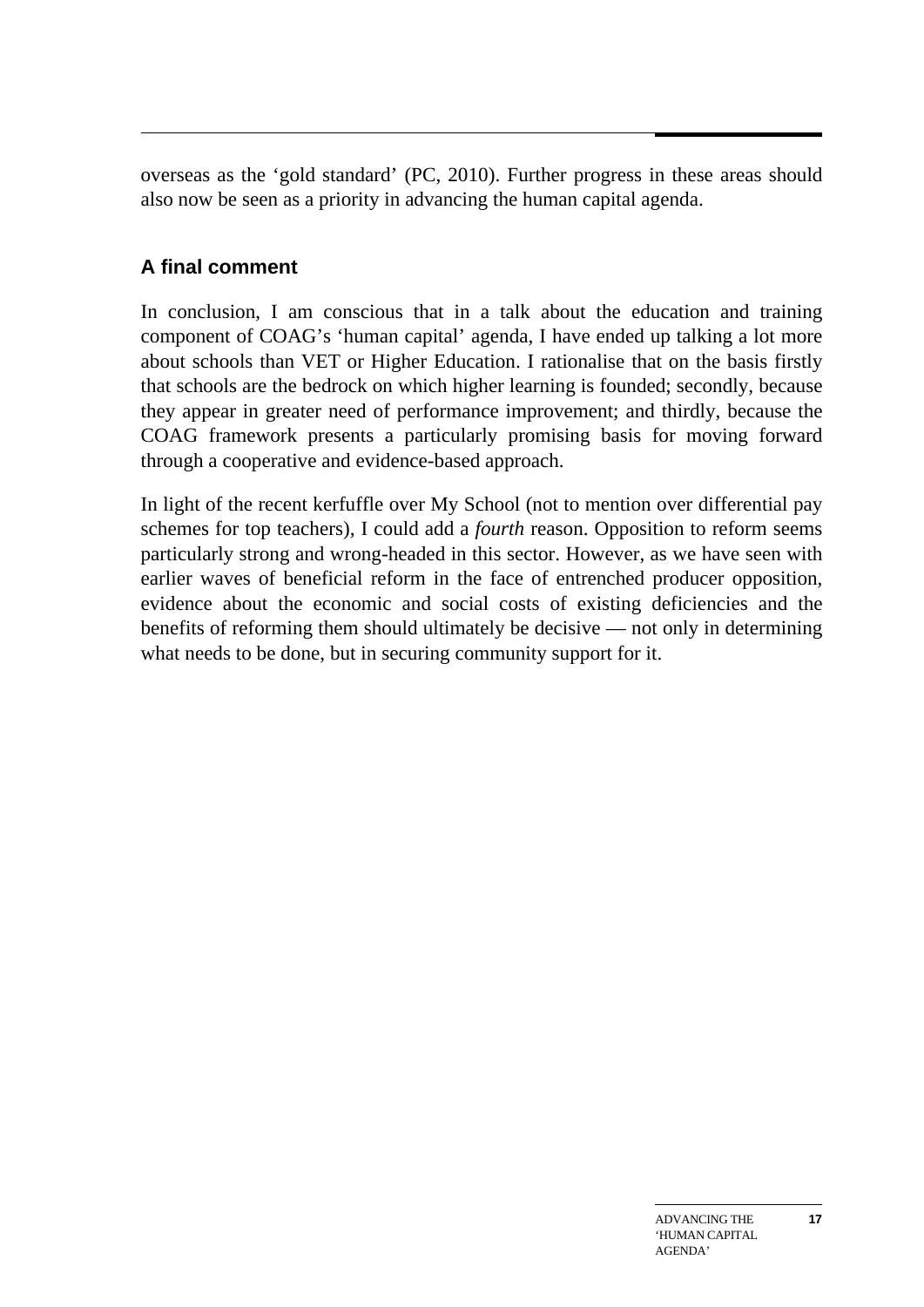#### **References**

- ASPA (Australian Secondary Principals Association) 2005, *Submission to the House of Representatives Review into Teaching and Teachers Education.*
- Banks, G. 1998, *Human Capital, the Universities and microeconomic reform*, Presentation to Victorian Economic Society, Melbourne.
- Barnes, P. and Kennard, S. 2002, *Skill and Australia's Productivity Surge*, Productivity Commission Staff Research Paper, Canberra.
- Chiswick, B., Lee, Y. and Miller, P. 2003, 'Schooling, literacy, numeracy and labour market success', *The Economic Record*, vol. 79, no. 245, June, pp.165-81.
- COAG Reform Council, 2009, *National Education Agreement: Baseline performance report for 2008,* COAG Reform Council, Sydney.
- Dawkins, P. 2010, *Improving Educational Outcomes in Victoria*, Dean's lecture, Melbourne University Graduate School of Education.
- Dowrick, S. 2004, 'Ideas and Education: Level or Growth Effects and Their Implications for Australia', in National Bureau of Economic Research, *Growth and Productivity in East Asia*, NBER-East Asia Seminar on Economics, vol. 13, pp. 9-40, National Bureau of Economic Research, Inc.
- Forbes, M., Barker, A. and Turner, S. 2010, *The Effects of Education and Health on Wages and Productivity*, Productivity Commission Staff Working Paper, Melbourne, March.
- Hanushek, E. A. and Woessman, L. 2009, *Do Better Schools Lead to More Growth? Cognitive Skills, Economic Outcomes, and Causation*, National Bureau of Economic Research, Working Paper, no. 14633.
- Laplagne, P., Glover, M. and Shomos, A. 2007, *Effects of Health and Education on Labour Force Participation*, Staff Working Paper, Melbourne, May.
- Leigh, A. and Ryan, C. 2008, 'How and why has teacher quality changed in Australia?', *Australian Economic Review*, June 2008, vol. 41, no. 2, pp. 141–59.

——2009, *Long-Run Trends in School Productivity: Evidence From Australia*, Centre for Economic Policy Research, Research School of Social Sciences, Australian National University, Canberra.

- OECD, 2008, *Improving school leadership: Case Studies on System Leadership*, Paris.
- PC, 2010, *Strengthening Evidence-based Policy in the Australian Federation, Volume 2: Background Paper*, Productivity Commission, Canberra

**<sup>18</sup>** ADVANCING THE 'HUMAN CAPITAL AGENDA'